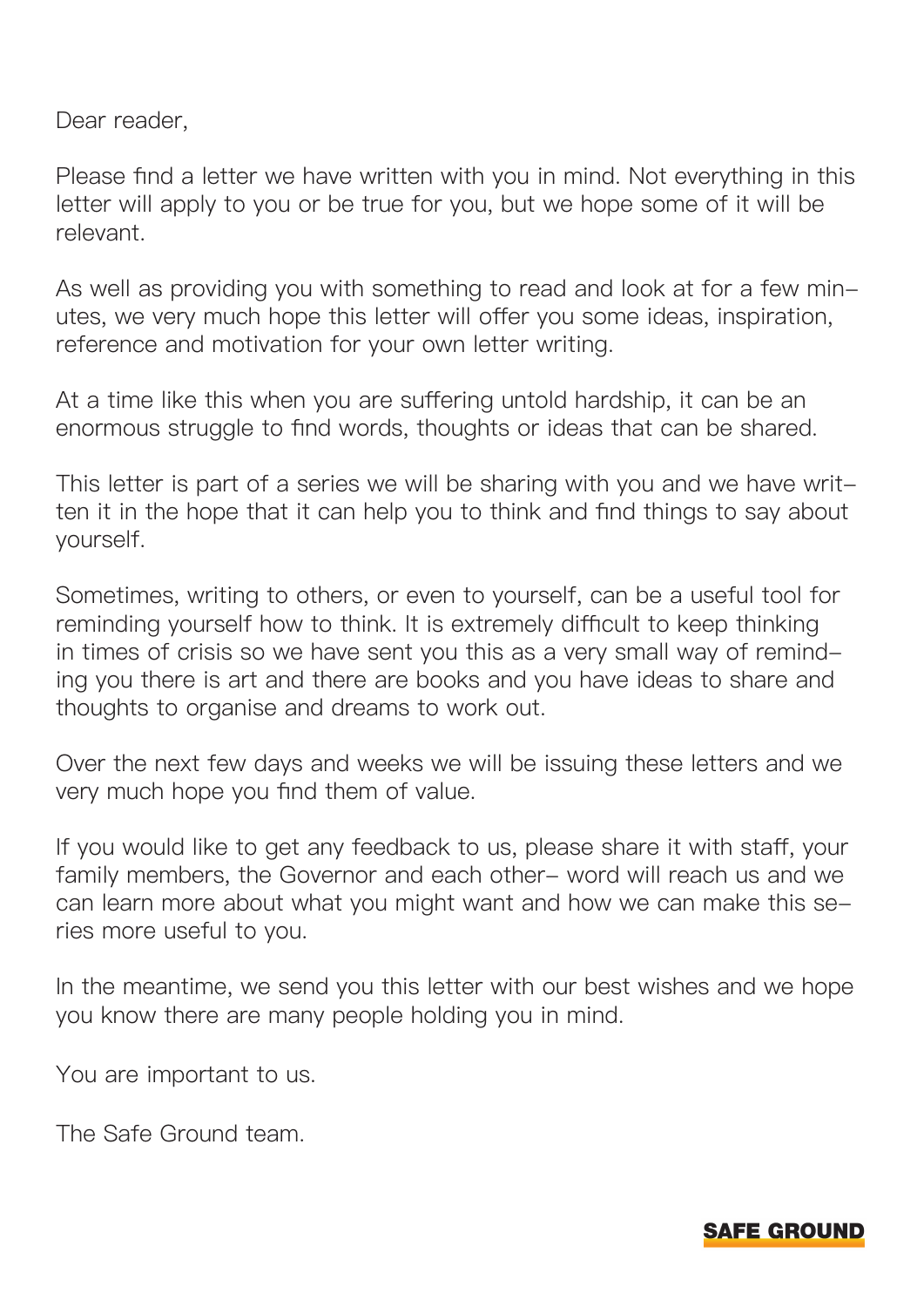Your name Your address

Today's date

My name My address

Dear **I** 

You've been on my mind so I thought I'd take the time to drop you a letter and let you know what's going on with me.

I can't phone you as often as I'd like and in this strange time, I can't guarantee being able to see you in person, so at least a letter is a way of communicating with you that I can control, even if I'm not always sure when it will arrive. Maybe you can re-read this letter at times we can't see one-another, sometimes I do that with the letters you send me.



Today is Friday. This week I've started work on my final project in the art class I've been doing. We have to draw a life model which is really scary. Considering I couldn't really draw a straight line a few weeks ago, to now be looking at a real person and trying to draw them on a piece of paper is a massive achievement. I don't care so much about what it looks like in the end, I can tell how much I've learnt about drawing. I understand stuff I never understood before about light and shadow and that seems significant. At the end of every class, we all look at each other's work and are supposed to say something about it. I don't always feel like I can, but I am always really surprised that although we were

all looking at the same thing, it's like we've all seen something so different. Maybe that's something to say in itself.

I can't send you my full drawings, they're on huge sheets of paper! So I cut out these small sections. I just drew in light and shadow and didn't worry too much about the final product. It's cool because you probably can't work out what they are, but when you piece

them into the larger drawings they make perfect sense. I will show you sometime.

I've been quite disciplined with my exercise, which is also great for me. I can feel my mental state is so much better for it. I know I need to pay attention to what I eat and how much sleep I get but keeping up the exercise routine is working for me and I can tell I'm slowly getting stronger. I can do more reps than before and I'm not taking as many breaks.



**SAFE GROUND**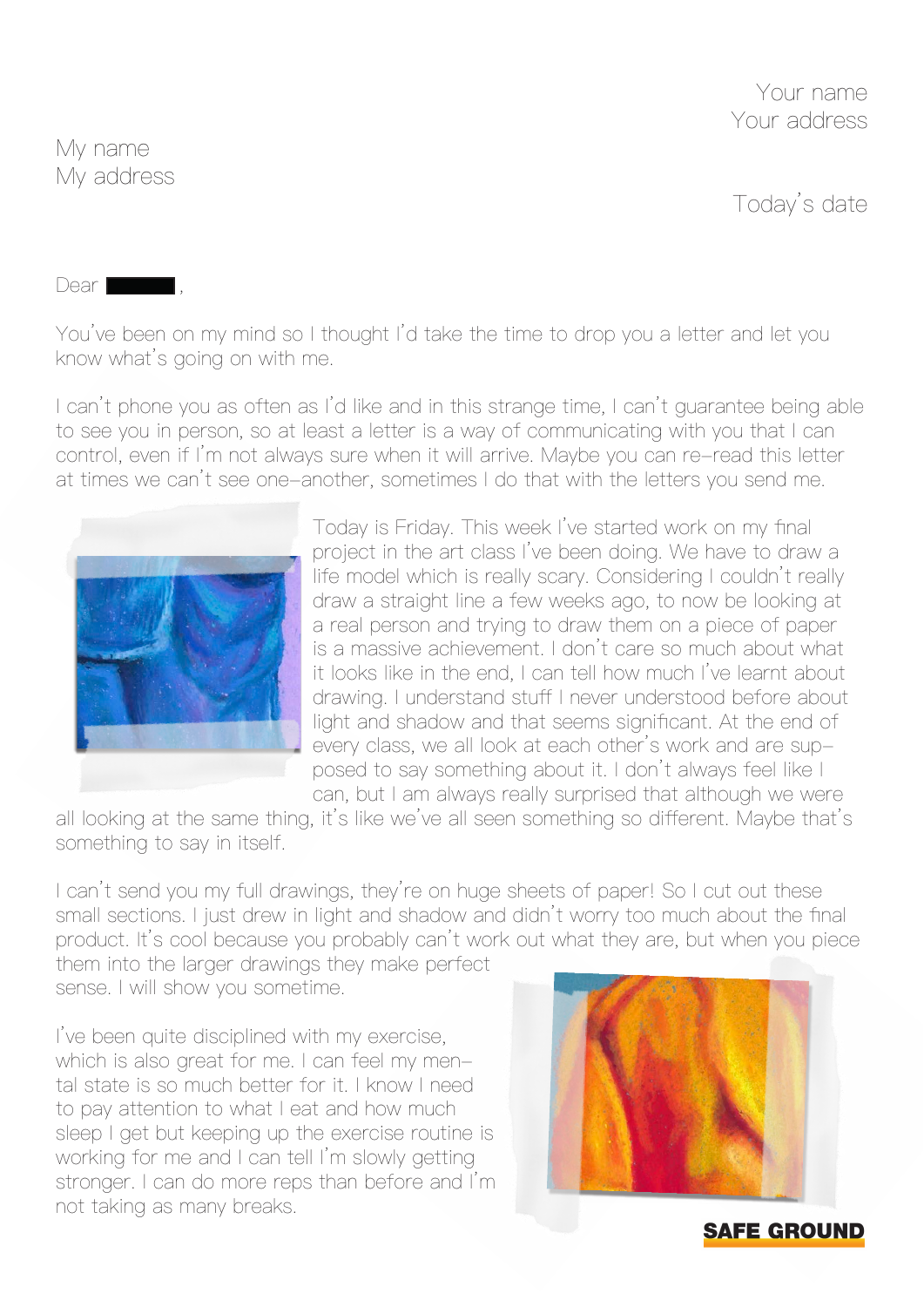

One of the decisions I made earlier this year was to read more. I have got a bit lazy over the last few years, so I've been really doing my best to make sure I've always got a book on the go. It's a mixed bag and there are some I really haven't enjoyed, but there are loads that have been great.

I'm reading one at the moment about the ways everyone tells lies and how they all add up. It's a story about a girl who falsely accuses someone of doing something to her, it gets totally out of control, but along the way, all these other lies are happening and everyone's kind of covering stuff up all the time. It's really clever and it makes a lot of sense- I suppose it makes me think about how hard it can be to be honest and how so many people can't really tell each other the truth about so much stuff in their lives.

I wonder if I could write a book. They say there's a 'book in everyone', but I think it's different thinking you're really interesting and actually being able to make something someone wants to read. I guess that's why



people have reading and writing groups and creative writing courses and things like that. Maybe one day I'll do something like that. I could write a chapter about you and me...what do you think I should put in and what should I leave out!! What if I wrote something and you hated it?

Someone I work with goes to a poetry night once every month. I've never really got on with poetry, I just can't understand it. I suppose it's like anything, some people like football, some people like tennis. Just different tastes. But recently I've been trying to get into it and

I've found some of it I really do relate to. I've written down some of my favourite lines in this letter for you. This one is by George the Poet. He writes his poetry to music and talks about real things.

"The world is a collection of people's dreams"

There's a new guy at work that has been bringing in food to share and that's been really cool. I've eaten stuff I've never come across before (he's from Russia), so trying out how other people do dumplings and bread and vegetables is a new experience! I don't think I'm going to be cooking any of it, but at least I've tasted it.





**SAFE GROUND**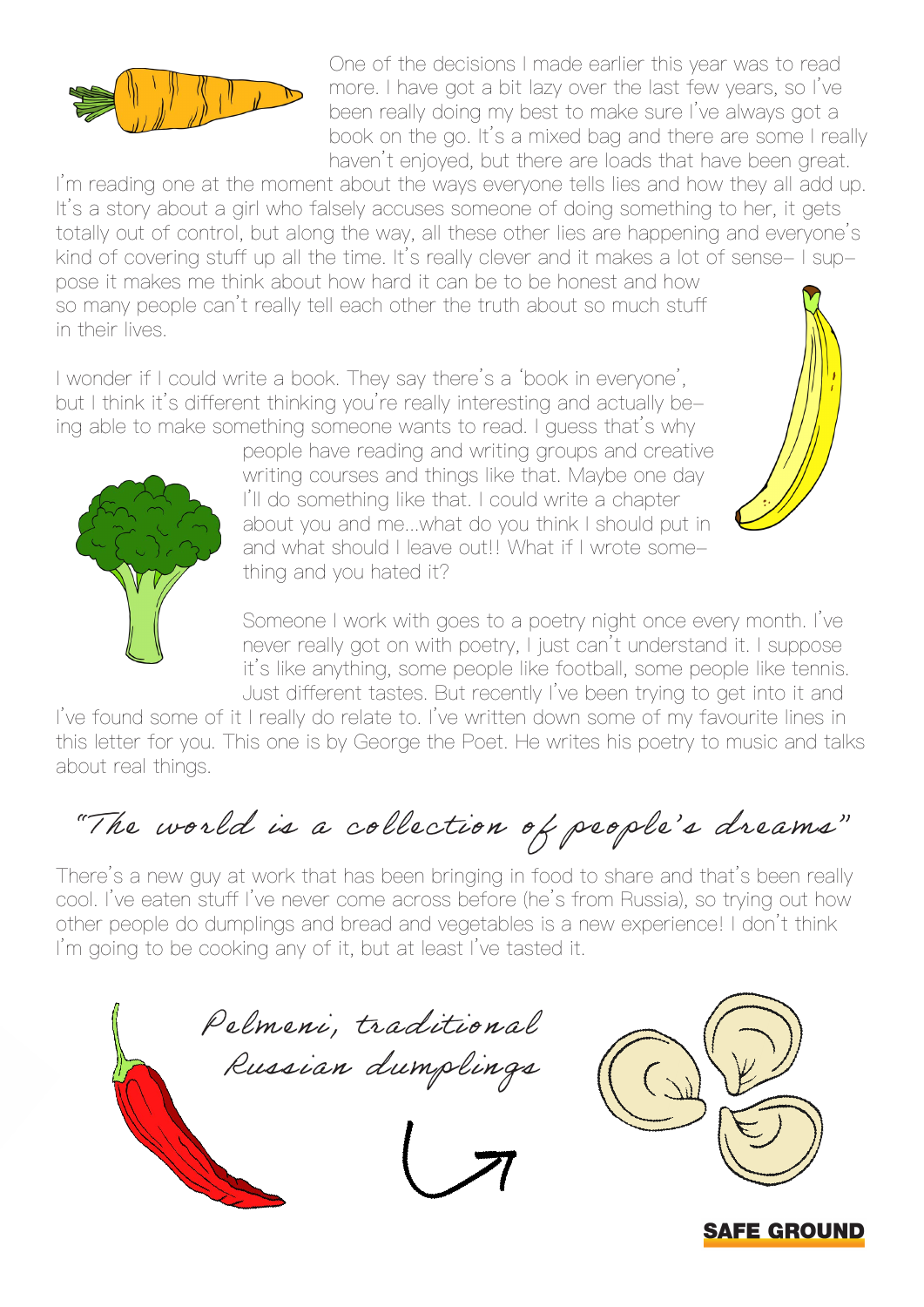I don't know if you know, but things here are really weird right now. I can't pretend it's all normal because it's not. Lots of people are afraid, there's no real clear message about how to keep people safe or protected or healthy and there's all kinds of rumours and gossip about what's happening. I try to keep myself away from as much of it as possible and just concentrate on keeping myself together so I can be here for the people I care about. It's not easy, but bit by bit I'm doing all I can to keep myself to myself and stay away from the crowd. I've got my



books, my drawing, my letters and maybe now my book to write! I might even think about going back to college and maybe doing a part time course or something.

I'm really hoping that before too long things will change again, there will be a bit of calm and the atmosphere will settle down a bit. I can't imagine it staying like this forever. But, if it does, I'm going to keep doing what I'm doing and maybe I'll come out with something really positive at the end of it all.

"The doors of the world unlock"

I watch a bit of tv most days. It's usually quite boring, but I like knowing other people are watching the same thing as me. My favourite programme at the moment is Masterchef. For some reason, I'm pretty obsessed with food and cooking- I wonder if it's because I know it's something I need to do something about. I've never heard of most of the dishes they make, and you know I'm a vegetarian, so I don't even want to eat what they're making, I must just like the competitive part. I always try and pick the winner early and test my skills of perception. I'm usually wrong, but it's night now. I calculated to the sets of people about how to and there's all happening. It as possible are determed. The survey of the survey of the survey of the survey of the survey of the survey of the survey of the surve



a little guilty pleasure. I love food, but I couldn't pick one favourite meal.

Since I started this letter the sky has got really grey and it looks like it might rain soon. That is ok because to be honest, the plants could all do with a good water. I've only got a little balcony, but keeping it in good condition is a lot of work, trust me. Any help from



"No thing behind me, eve ry thing ahead of me, as is ever so on the road."